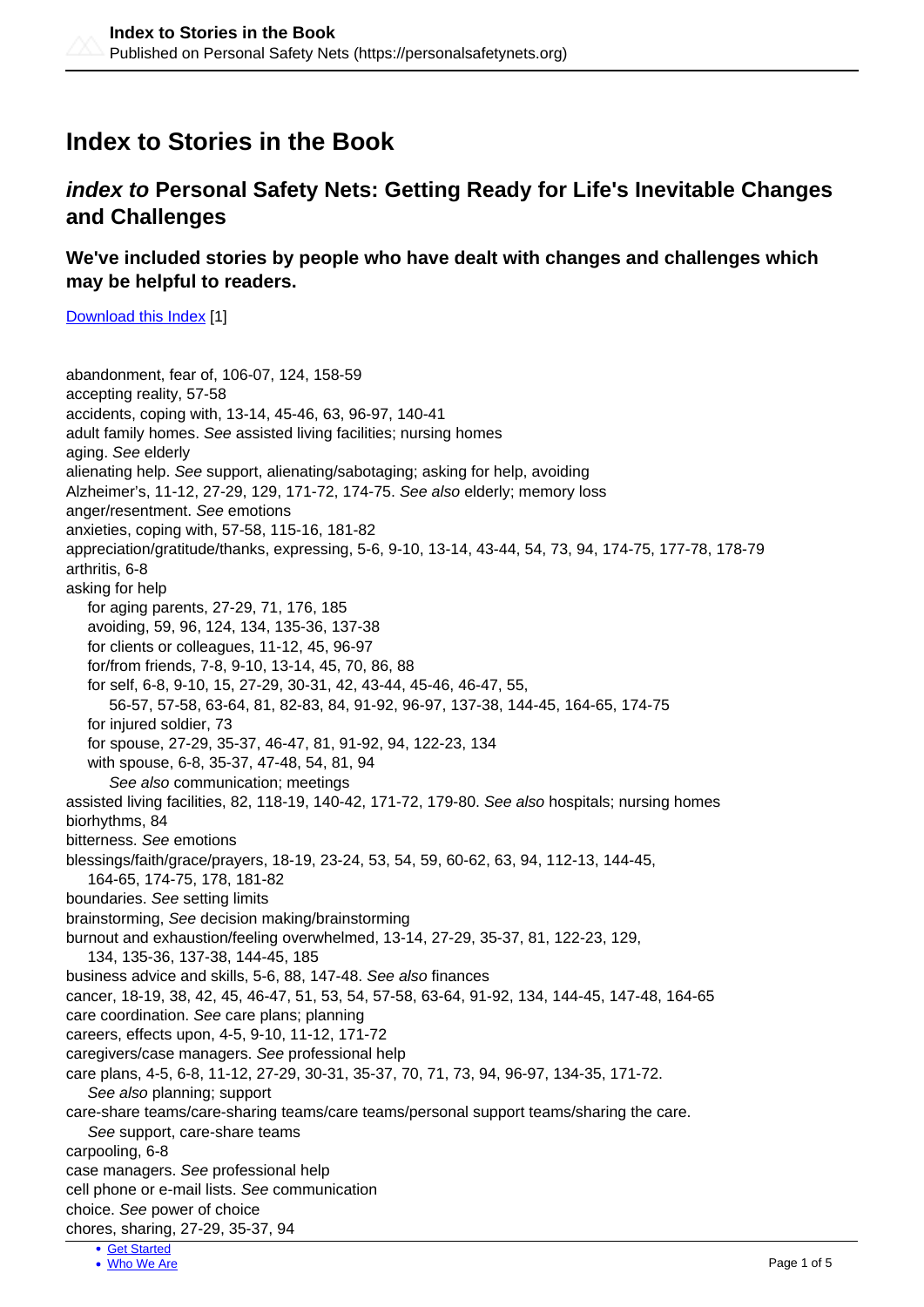

Published on Personal Safety Nets (https://personalsafetynets.org)

churches. See support, church congregations/faith communities colleagues. See human resources personnel, as initiators; support, colleagues and co-workers coming full circle/giving back, 177-78 communication cell phone or e-mail lists, 27-28, 35-37, 54, 94 e-mails, 6-8, 35-37, 45, 54, 56-57, 59, 60-63, 94 in person, 4, 9-10, 12, 43-44, 81, 94 letters, 45-46, 47-48, 55-56 phone calls, 30-31, 35-37, 38, 42, 53, 54, 59, 63, 173 selective, 15, 38, 88, 106-07 Web sites, 60-62 communities. See support, communities compassion. See emotions, love and compassion. congestive heart failure, 137-38 congregational support. See support, church congregations/faith communities control, exercising one's, 15, 144-45, 158-59, 168-69. See also power of choice counselor-consultants/therapists. See professional help courage, 30-31, 43-44, 57-58, 140-42, 177-78 creative outlets/expressions, 118-19, 147-48 creative solutions, 81 crises, 81, 129, 135-36, 147-48, 168-69 cultural diversity, 106-07, 115-16, 164-65, 179-80 cystic fibrosis, 86 death, facing, 23-24, 106-07, 164-65, 173, 181-82, 183, 185. See also rituals decision making/brainstorming, 5-6, 6-8, 9-10, 11-12, 15, 27-29, 30-31, 35-37, 55-56, 70, 81, 82-83, 88, 102-03, 147-48, 158-59 dementia. See Alzheimer's; elderly, fragility and dementia denial. See emotions depression. See emotions disabilities, 135-36, 137-38, 164, 171-72 diseases, 15, 38, 60-62, 70, 88, 93, 102-03, 135-36, 140-42, 168-69. See also specific illnesses divorces, 9-10, 56-57, 135-36 Down's syndrome, 179-80 dying. See death, facing dysfunction, family, 71 elderly couples, 27-29, 80, 122-23, 137-38, 178-79 fragility and dementia, 27-29, 71, 96-97, 158-59, 171-72, 178-79, 181-82, 185 individuals, 27-28, 30-31, 43-44, 96-97, 155, 158-59 parents/grandparents, 4-5, 9-10, 18-19, 23-24, 27-29, 71, 80, 84 e-mails. See communication embarrassment. See emotions emotions anger/resentment, 59, 127-28, 135-36, 155-56, 164-65, 176, 185 bitterness, 155-56 denial, 106-07, 135-36 depression, 46-47, 137-38 embarrassment, 127-28 fear, 6-8, 106-07, 124, 127-28, 129, 144-45, 150-51, 158-59 frustration, 135-36 grief and sadness, 30-31, 63, 137-38, 178-79, 181-82, 183, 185 jealousy, 150-51, 168-69 love and compassion, 18-19, 81, 127-28, 135, 164-65, 178-79, 181-82 powerlessness, 127-28 shame, 6-8, 127-28, 135-36 tenderness, 127-28 encouragement, 18, 27-29, 86, 94 exhaustion. See burnout and exhaustion/feeling overwhelmed faith, role of, 4-5, 23-24, 47-48, 53, 60-63, 112-13, 174-75, 177-78, 179-80, 181-82, 183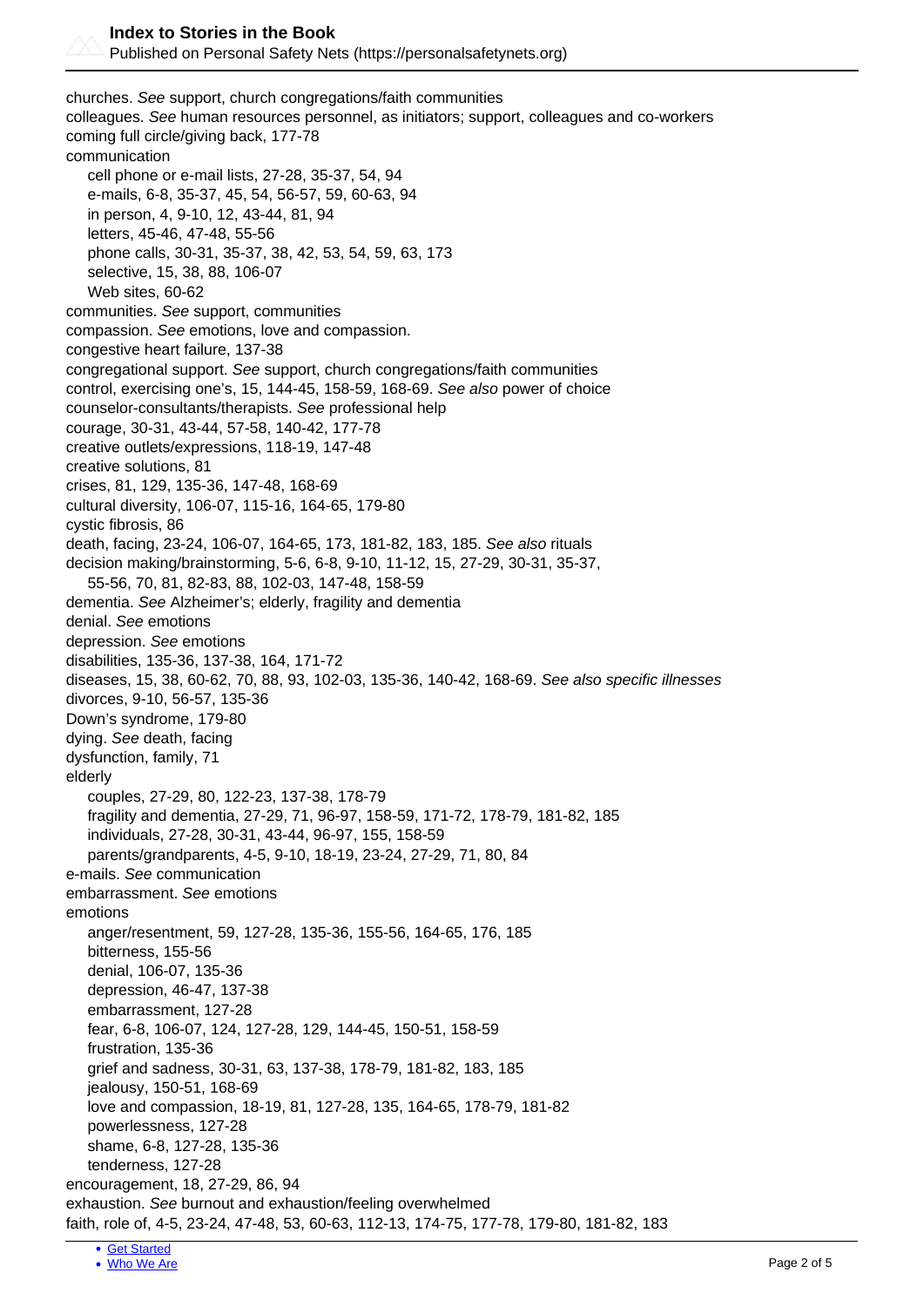

families. See support, families; dysfunction, family fear. See emotions feeling overwhelmed. See burnout and exhaustion/feeling overwhelmed finances, 5-6, 43-44, 73, 88, 147-48. See also business advice and skills foster care, 150-51 friends. See support, friends frustration. See emotions genetic diseases. See diseases grandchildren/grandparents, 4-5, 18-19, 27-29, 60-62, 80, 84. See also elderly, parents/grandparents gratitude. See appreciation/gratitude/thanks, expressing grief and sadness. See emotions guilt. See saying no healing, 9-10, 137-38, 140-42, 174-75 Health Care Power of Attorney, 106-07 Health Insurance Portability and Accountability Act of 1996 (HIPPA), 106-07 heart attacks, 55-56, 94, 137-38 help appeals. See asking for help HIV/AIDS, 177-78 home-health agencies. See professional help honesty, lack of, 38, 51, 81, 106-07, 124, 135-36, 150-51, 164-65 hope. See power of hope Hospice, 164-65, 181-82, 183 hospitals, 23-24, 30-31, 73, 86, 106-07, 124, 173 human resources personnel, as initiators, 11-12, 96-97, 171-72. See also asking for help, for clients or colleagues; support, colleagues and co-workers humor, 84, 93, 181-82. See also laughter illnesses/injuries child's, 13-14, 86 facing, 35-37, 106-07, 168-69, 171-72, 179-80 long-term, 15, 70, 134, 135-36, 144-45, 173 midlife, 11-12, 35-37, 38, 70, 73, 91-92, 93, 127-28, 135-36, 140-42, 164-65, 168-69, 171-72, 177-78 military, 73 See also accidents, coping with; Alzheimer's; arthritis; cancer; congestive heart failure; cystic fibrosis; diseases; Down's syndrome; elderly, fragility and dementia; emotions, depression; heart attacks; memory loss; prostate cancer; strokes; transplants independence, 71, 96-97 injuries. See illnesses/injuries intergenerational support. See support, intergenerational isolation/feeling trapped, 27-29, 96-97, 134, 135-36, 140-42, 164-65, 173, 176, 177-78. See also burnout and exhaustion/feeling overwhelmed jealousy. See emotions joy, 181-82, 183 laughter, 9-10, 183. See also humor letters. See communication life-coach counselors. See professional help, counselors/therapists limits. See setting limits long-term illnesses. See illnesses/injuries, long-term love and compassion. See emotions "medicalization", 140-42 meetings addressing colleagues at, 5, 11-12, 63-64 avoiding, 106-07 bringing up issues at, 9-10, 27-29, 81 having care partner present at, 102-03 setting up initial, 43-44, 46-47, 55-56, 70 memory loss, 27-29, 71, 158-59, 171-72, 176 men

```
Get Started
```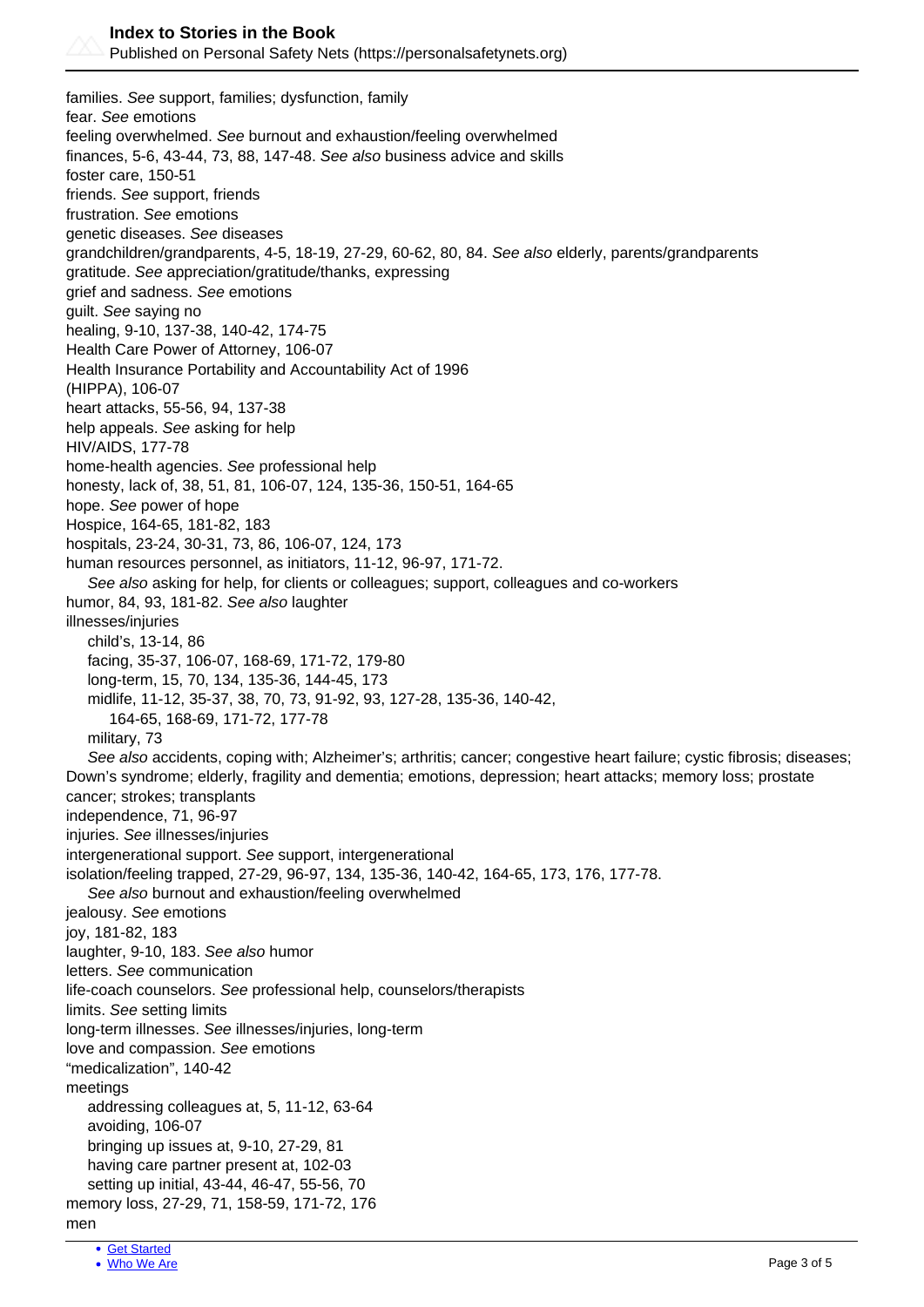

Published on Personal Safety Nets (https://personalsafetynets.org)

 asking for help, 6-8, 30-31, 42, 45, 55-56, 56-57, 63-64, 71 facing illness or death, 6-8, 23-24, 51, 57-58, 63-64, 91-92, 96-97, 122-23, 144-45, 155-56, 177-78, 178-79, 181-82, 185 primary caretakers, 27-29, 35-37, 81, 135-36, 137-38, 185 See also isolation/feeling trapped midlife, facing illness in. See illnesses/injuries, midlife military. See illnesses/injuries, military moving, 82-83, 88, 118-19, 140-42, 158-59, 171-72, 181-82 neighbors. See support, communities no, saying. See saying no nursing homes, 43-44, 140-42, 171-72, 181-82 offering help, 4-5, 5-6, 9-10, 11-12, 13-14, 30-31, 38, 51-52, 53, 59, 60-62, 91-92, 94 overwhelmed. See burnout and exhaustion/feeling overwhelmed paid caregivers. See professional help parenting. See single parenting; support, intergenerational passive-aggressive behavior, 135-36, 150-51 peace, finding, 118-19, 144-45, 164-65, 171, 173, 174, 181-82, 185 phone calls. See communication planning in advance, 4, 9-10, 23-24, 30-31, 35-37, 43-44, 51, 56-57, 57-58, 82-83, 86, 96-97, 144-45, 147-48, 158-59 too late, 38, 71, 88, 106-07, 129, 135-36, 137-38, 176 when there's a need, 5, 6, 11-12, 13, 27-29, 42, 45, 45-46, 46-47, 47-48, 55-56, 63-64, 70, 73, 91-92, 96-97, 122-23, 134, 144-45 powerlessness. See emotions power of choice, 15, 38, 82-83, 140-42, 164-65, 181-82 power of hope, 137-38, 140-42, 147-48, 164-65, 185 prayer, 23-24, 47-48, 53, 60-63, 94, 115-16, 127-28, 144-45, 164-65, 174-75 pregnancy, 81 priorities. See values privacy, 6-7, 30-31, 38, 88, 96-97, 106-07, 122-23 professional help accountants, 96-97 caregivers/case managers, 15, 70, 71, 80, 135-36, 140-142, 156, 172, 176, 179-80, 181-82 counselors/therapists, 11-12, 15, 27-28, 70, 71, 93, 96-97, 115-16, 134-35, 140-42, 144-45, 147-48, 168-69, 171-72, 178-79 home-health agencies, 15, 27-29, 47, 59, 70, 71, 73, 168-69, 176 housekeepers, 36-37 social workers, 15, 71 progressive diseases. See diseases prostate cancer, 42, 91-92 receiving help. See asking for help; support recovery, 35-37, 43-44, 47-48, 63, 73, 94, 122-23, 127-28, 140-42, 155-56 relief, 35-37, 135-36, 137-38, 168-69 resiliency, 18-19, 140-42, 144-45, 164-65, 168-69, 185 rituals, 9-10, 80, 118-19, 171-72, 179-80, 183 sabotage. See support, alienating/sabotaging safety, 73, 82-83, 106-07, 171-72 saying good-bye, 118-19, 171-72, 178-79 saying no, 37, 51, 55-56, 63-64, 70, 73, 84, 115-16, 174-75 saying yes. See offering help selective communication. See communication self-care, 5, 9, 18-19, 43, 51, 82, 84, 112-13, 115-16, 118-19, 122-23, 134, 144-45, 171-72, 174, 188-89 self-neglect, 129, 134, 137-38 setting limits, 38, 51, 84, 115-16, 174-75 shame. See emotions single parenting, 4-5, 13-14, 150-51. See also support, care-share teams, communities, intergenerational solo caregiving, 129, 134, 135-36, 137-38. See also support, care-share teams, communities

• [Get Started](https://personalsafetynets.org/content/building-your-personal-safety-net)